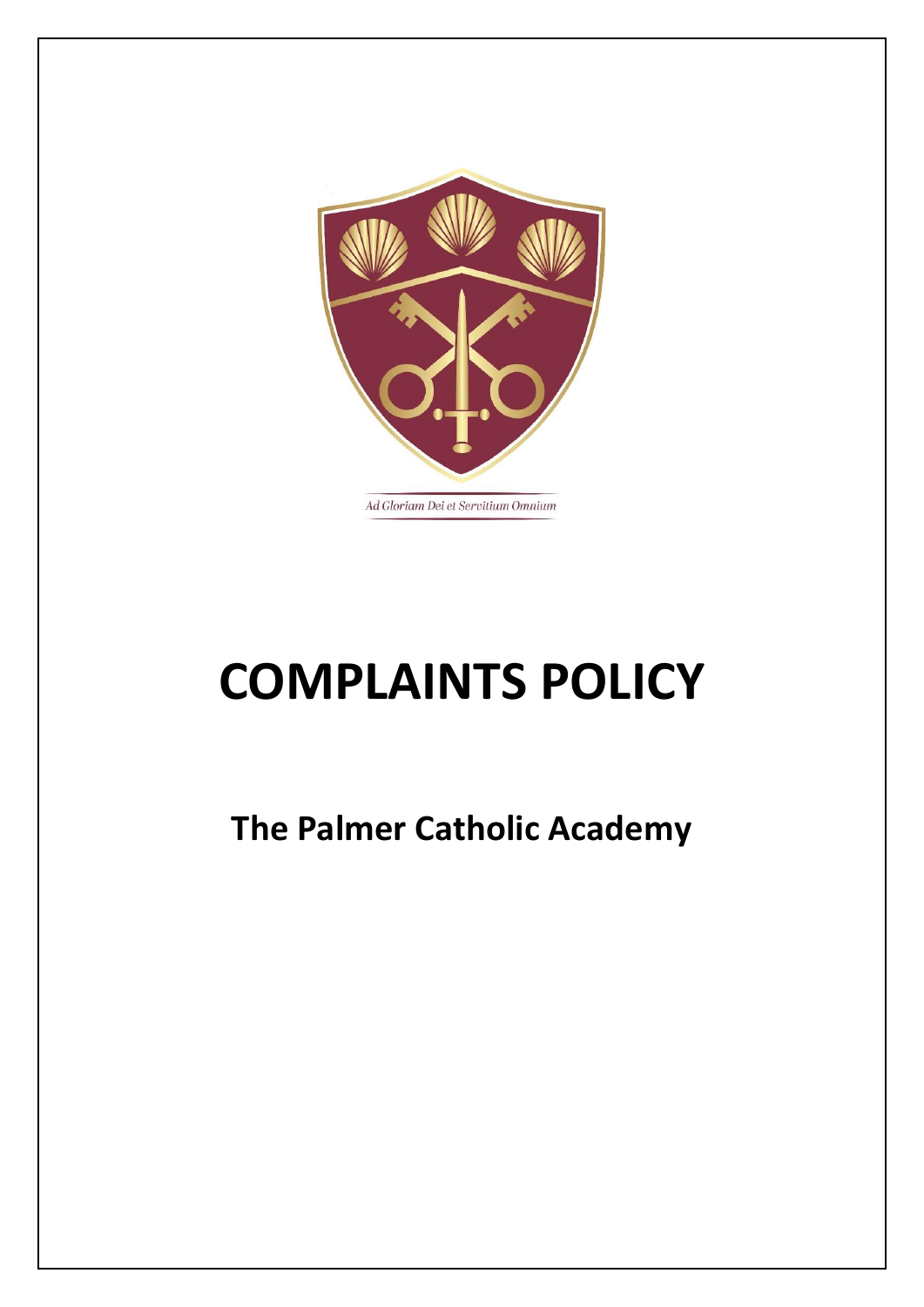# **MISSION STATEMENT**



The Academy's Mission promotes the academic and personal development of each member of its community, both students and staff alike.

We serve Christ in each other to the Glory of God and Service of all.



Adoption by Governing Body of The Palmer Catholic Academy:

Date of Implementation: June 2021

Signature of Chair of Governors:

Signature of Headteacher:

Review Date: June 2023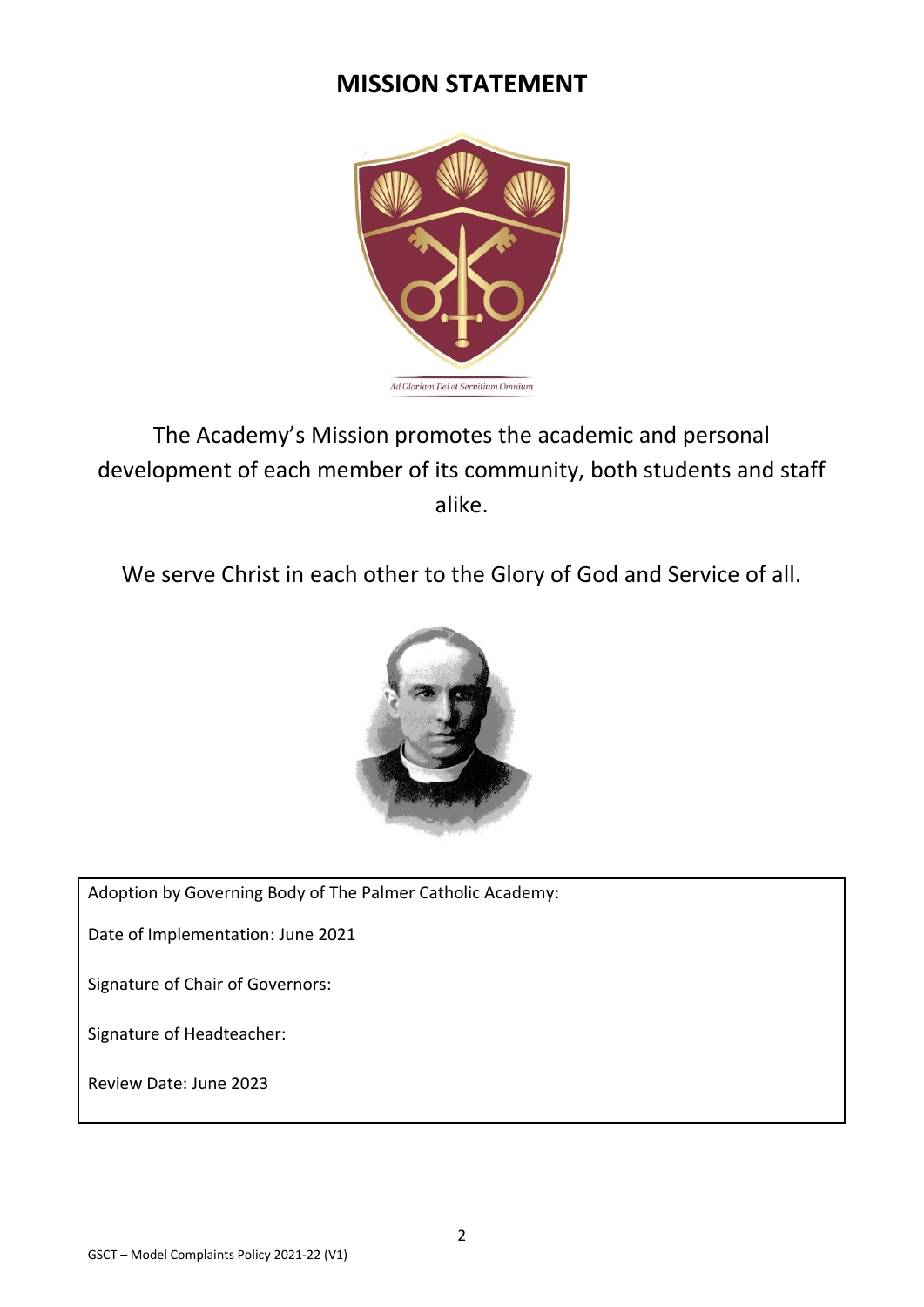## **Policy Aim and Statement**

This Complaints Policy helps underpin the mission statement of The Palmer Catholic Academy ("the academy"). Its aim is to ensure that a concern, difficulty or complaint is managed sympathetically, efficiently and at the appropriate level and resolved as soon as possible. Doing so is good practice, fair to those concerned and helps to promote parents' and students' confidence in the academy's ability to safeguard and promote welfare. The academy will try to resolve every concern, difficulty or complaint in a positive way with the aim of putting right a matter which may have gone wrong and, where necessary, reviewing the academy's systems and procedures in the light of the matters raised.

In a Catholic school such as The Palmer Catholic Academy, parental/carers concerns are of particular importance. As the first educators of their children, parents/carers have a duty to take an active interest in their school. "Since parents have given children their life, they are bound by the most serious obligation to educate their offspring." (*Gravissimum Educationis*). To this end, "there must be the closest co-operation between parents/carers and the teachers to whom they entrust their children to be educated. In fulfilling their task, teachers are to collaborate closely with the parents/carers and willingly listen to them." (Can.796). Dealing with parental/carer concerns is an intrinsic part of the academy's ethos and mission.

The academy needs to know as soon as possible if there is any cause for dissatisfaction. The academy recognises that a concern or difficulty which is not resolved quickly and fairly can soon become a cause of resentment, which can be damaging to the relationship between the academy and the parent/carer and student, and can also have a detrimental effect upon the academy's ethos and culture. Parents/carers and students should never feel – or be made to feel – that raising a concern, difficulty or complaint will adversely affect the student's future at the academy, or place the student at a disadvantage in any way.

## **Application**

The academy is an academy and is therefore governed by the Education (Independent School Standards) Regulations 2014 (as amended) ("the Regulations"). This Complaints Policy has been formulated to comply with Schedule 1, Part 7 of the Regulations (as well as equality legislation and the rules of natural justice). In the case of any variance between the procedure outlined in this Complaints Policy and the Regulations, the procedure outlined in the Regulations will apply.

This Complaints Policy applies to all concerns and complaints of the parents/carers of students at the academy, other than those involving child protection issues, or relating to admissions, exclusions and SEN, for which there are separate statutory procedures. Where a complaint is made against a member of staff, depending upon the nature and seriousness of the complaint, the matter may be dealt with under separate HR procedures which are strictly confidential, rather than under this Complaints Policy.

This Complaints Policy distinguishes between a concern or difficulty, which can usually be resolved informally, and a formal complaint which will require further investigation.

## **The Rules of Natural Justice**

Simply put, the rules of natural justice relate to fairness. The academy will ensure that all concerns, difficulties or complaints are dealt with in accordance with the following principles:

- All parties will be provided with all information and documentation pertinent to the matters raised;
- All parties will be given the opportunity to prepare and present their case and respond to the other parties involved;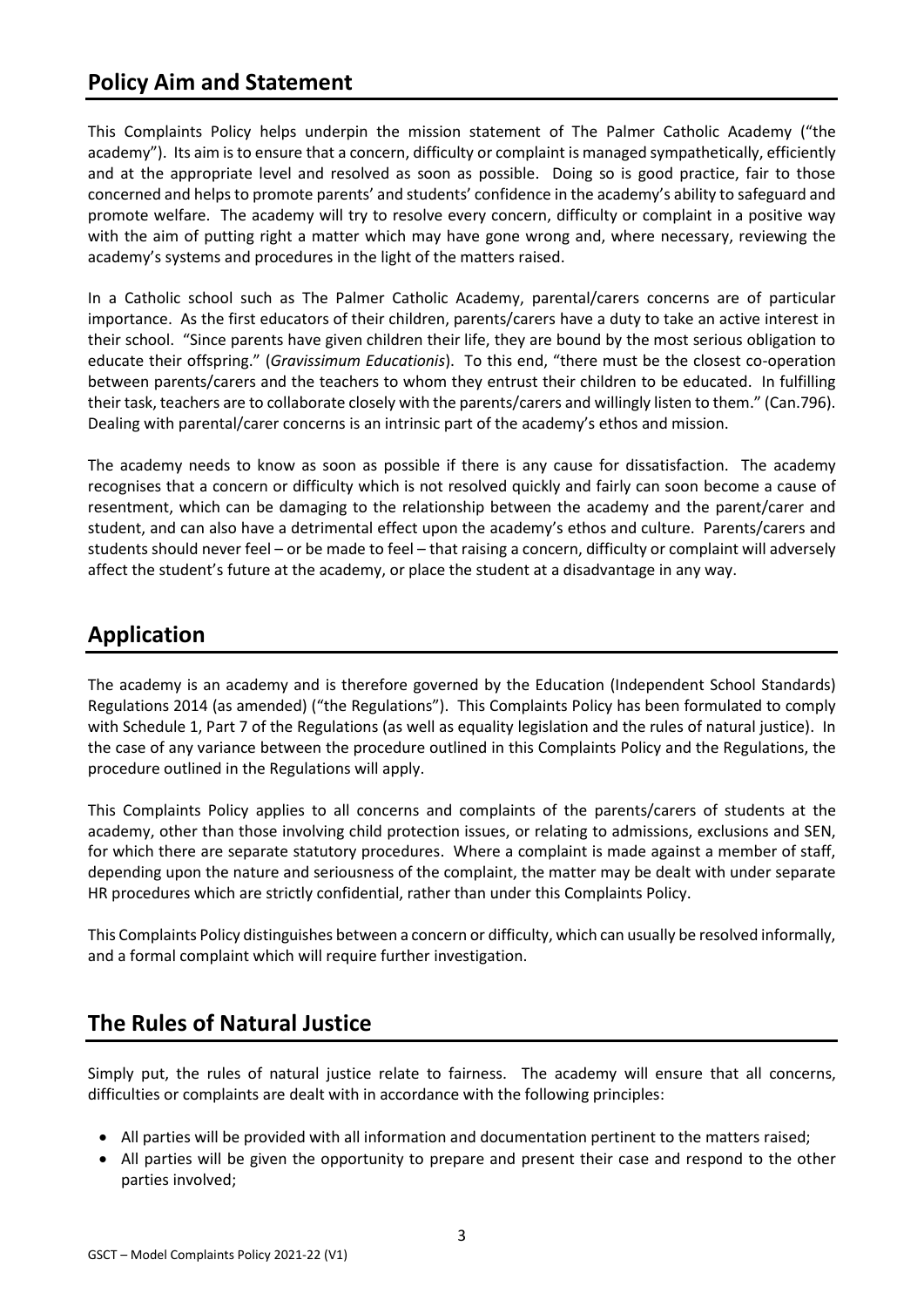- All persons investigating and making decisions in relation to the matters raised will be impartial and will do so without bias (or apparent bias) to any party involved;
- All decisions made will be made on a balanced and considered assessment of the information before him or her only;
- All decisions made will be based upon logical conclusions, and not based on mere speculation or suspicion;
- All decisions made will be supported by detailed reasons which will be disclosed to all parties involved.

# **Equality Act 2010**

The academy will deal with concerns, difficulties and complaints in accordance with its duty under the Equality Act 2010 to have due regard to the need to:

- Eliminate discrimination, harassment, victimisation and other conduct prohibited by the Equality Act 2010;
- Advance equality of opportunity between those who share a relevant protected characteristic and those who do not, by having regard to the need to:
	- o remove or minimise disadvantages connected to a relevant protected characteristic; and
	- o take steps to meet the different needs of those sharing a relevant protected characteristic; and
	- o encourage those who share a relevant protected characteristic to participate in school life and activities in which participation is disproportionately low;
- Foster good relations between those who share a relevant protected characteristic and those who do not, by having regard to the need to:
	- o tackle prejudice; and
	- o promote understanding;

"Relevant protected characteristics" includes sex, race, disability, religion or belief, sexual orientation, gender reassignment, pregnancy and maternity and (in the case of persons who are not students) age.

In addition, the academy will comply with its duty to make the following reasonable adjustments for persons with a disability:

- Where a provision, criterion or practice places a disabled person at a substantial disadvantage compared to person who is not disabled, reasonable steps must be taken to avoid that disadvantage;
- Where a disabled person would, but for the provision of an auxiliary aid, be placed at a substantial disadvantage compared with a person who is not disabled, reasonable steps must be taken to provide the auxiliary aid.

An auxiliary aid can be a piece of equipment or a service.

If a Complainant or other person involved in the complaints procedure requires an interpreter, a signer or any other assistance at meetings or at a Complaint Panel Hearing, they should let the academy know immediately.

Further details can be found in the academy's Equality Policy.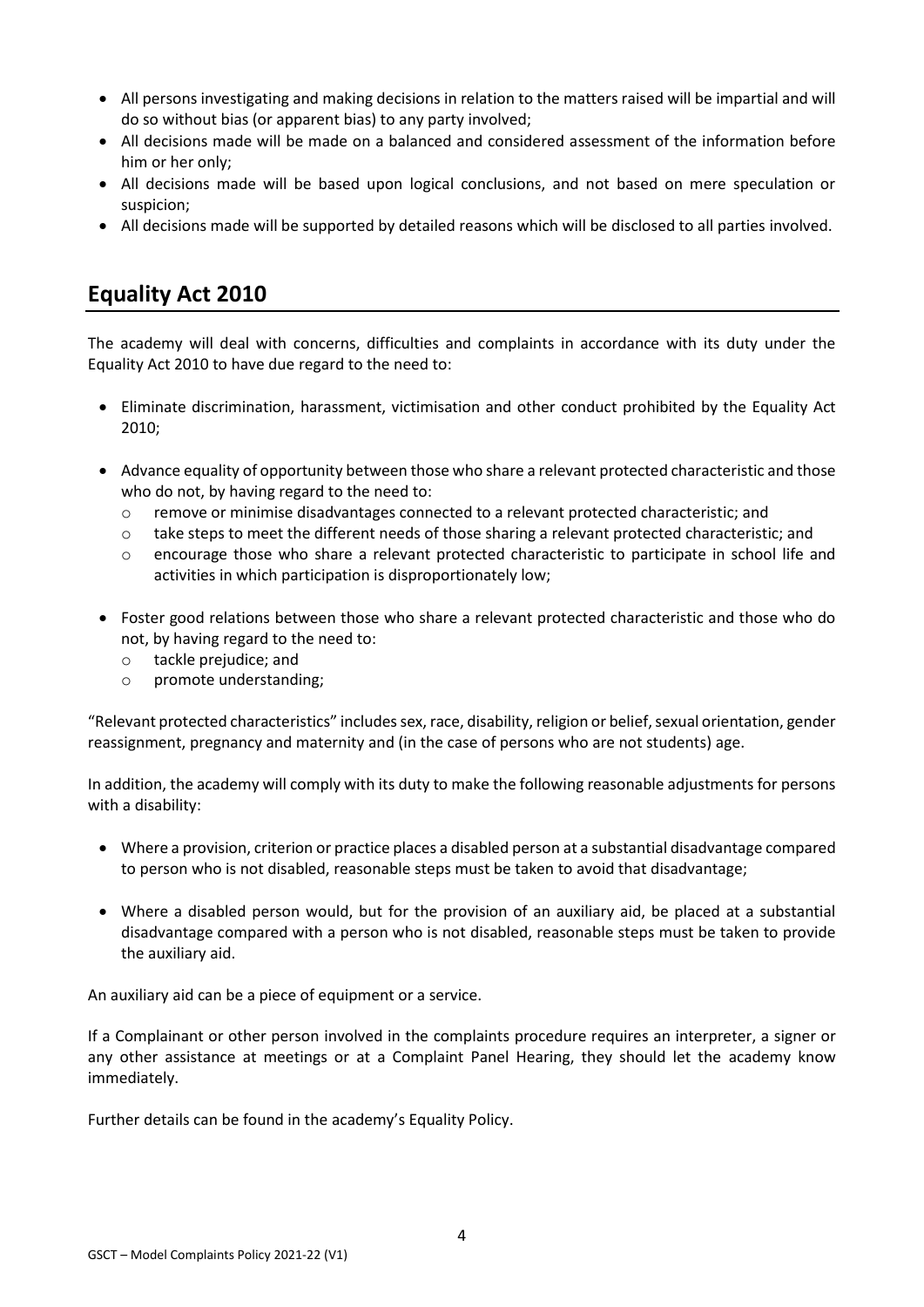## **Terms Used**

For the purpose of this Complaints Policy, a "parent" includes the natural or adoptive parent of a student, irrespective of whether they are or ever have been married, whether they are separated or divorced, whether the student lives with them, whether the father has parental responsibility for the student or whether they have contact with the student.

A "parent" will also include a non-parent who has parental responsibility for a student, an adult non-parent with whom the student lives, and an adult who is involved in the day-to-day care of the student (for example, collecting or dropping off the student from school).

Any reference to a "student" will also include a prospective or former student of the academy.

A person making a complaint will be referred to as a "Complainant" throughout this Complaints Policy.

## **Procedure**

The academy's complaints procedure consists of four stages:

- Stage 1 Concerns and difficulties, dealt with informally;
- Stage 2 Complaints formally investigated by the Headteacher (or designate);
- Stage 3 Complaints formally reviewed by the Chair of Local Governors (or designate);
- Stage 4 Complaint Panel Hearing.

## **Time Limits**

The academy aims to resolve concerns, difficulties and complaints in a timely manner. Time limits for each stage of the procedure are set out under each individual stage. For the purposes of this Complaints Policy, a "school day" is defined as a weekday during term time, when the academy is open to children. The definition of "school day" excludes weekends, school holidays and bank holidays. For the avoidance of doubt, term dates are published on the academy's website, and information about term dates is made available to parents/carers and students periodically.

Although every effort will be made by the academy to comply with the time limits specified under each stage of the procedure, it may not always be possible to do so, for example due to the complexity or number of matters raised, or due to the unavailability of the Complainant to attend a meeting, if offered. In all cases, **where a time limit cannot be complied with, the academy will write to the Complainant within the specified time limit, setting out the reasons why the time limit cannot be complied with, and confirming the new time limit which will apply**.

## **Complaints against the Headteacher**

If a complaint is about the conduct of the Headteacher, the Chair of Local Governors will investigate the complaint under **Stage 2** of this Complaints Policy instead of the Headteacher. The Vice-Chair of Local Governors will review the complaint under **Stage 3** of this Complaints Policy instead of the Chair of Local Governors.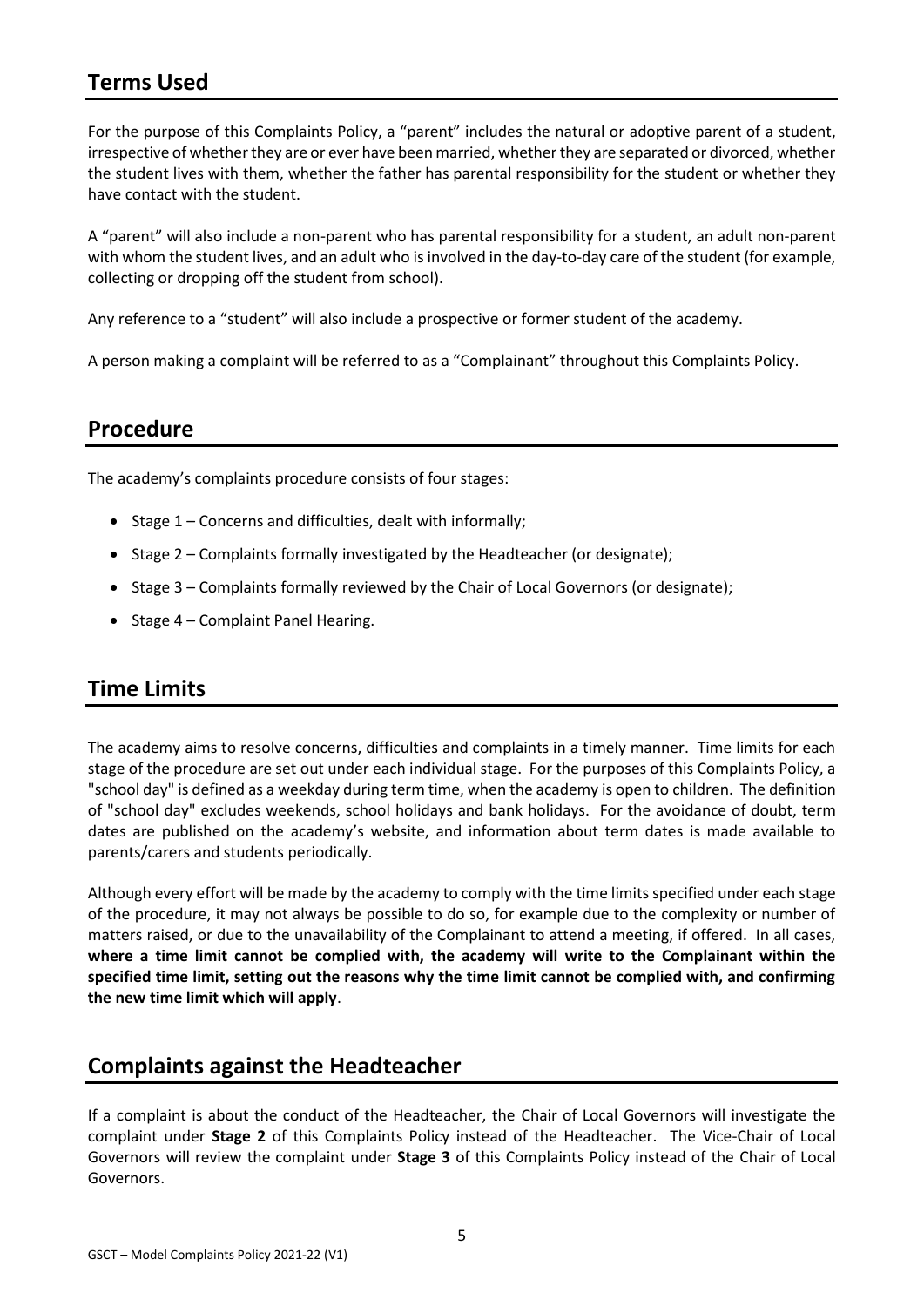## **Complaints against the Chair of Local Governors**

If a complaint is about the conduct of the Chair of Local Governors, the Headteacher will consider the complaint under **Stage 2** of this Complaints Policy as normal, and the Vice-Chair of Local Governors will review the complaint under **Stage 3** of this Complaints Policy instead of the Chair of Local Governors.

## **Late Complaints**

Where a complaint is submitted more than six months after the incident or event (or where the complaint relates to a series of incidents or events, more than six months from the date of the latest incident or event), the academy reserves the right to refuse to investigate the complaint under this Complaints Policy **if it appears reasonable and fair to do so, having regard to the circumstances surrounding the complaint**.

Where the academy decides that a complaint which was submitted late will not be investigated, the academy will write to the Complainant notifying them of the decision within **five school days** of the complaint being received.

If the Complainant is unhappy with the decision not to investigate a complaint which was submitted late, the Complainant may write to the Chair of Local Governors at the academy asking for the decision to be reviewed. The Chair of Local Governors will be provided with all documentation relating to the complaint, together with the letter from the academy to the Complainant, and will review the decision not to investigate the complaint. The Chair of Local Governors will **not** investigate the complaint itself during this review.

The Chair of Local Governors will write to the Complainant with the outcome of the review within **ten school days** of the date that the letter from the Complainant seeking the review was received, and provide the academy with a copy of the letter.

If the Chair of Local Governors quashes the decision not to investigate the complaint, it will be referred to the academy to be dealt with under this Complaints Policy in the usual way.

If the Chair of Local Governors upholds the decision not to investigate the complaint, the Complainant may refer the concern or complaint to the Education Funding Agency using the procedure stated towards the end of this Complaints Policy.

In exceptional circumstances, the Chair of Local Governors can delegate the responsibility for the review to the Vice-Chair of Local Governors.

## **Persistent or Serial Complaints**

There may be occasions when, despite a complaint being considered under all stages in this Complaints Policy, the Complainant persists in making the same complaint to the academy. There may also be occasions when a Complainant raises unreasonable persistent complaints or raises complaints about matters which do not affect them. There may also be occasions when a complaint is made about a matter which is clearly so trivial that it would be a poor use of the academy's resources to deal with it under the formal stages of the procedure.

In all of these cases, the academy reserves the right to regard the complaint as persistent or serial and to refuse to investigate it under the procedure in this Complaints Policy, **if it appears reasonable and fair to do so, having regard to the circumstances surrounding the complaint**.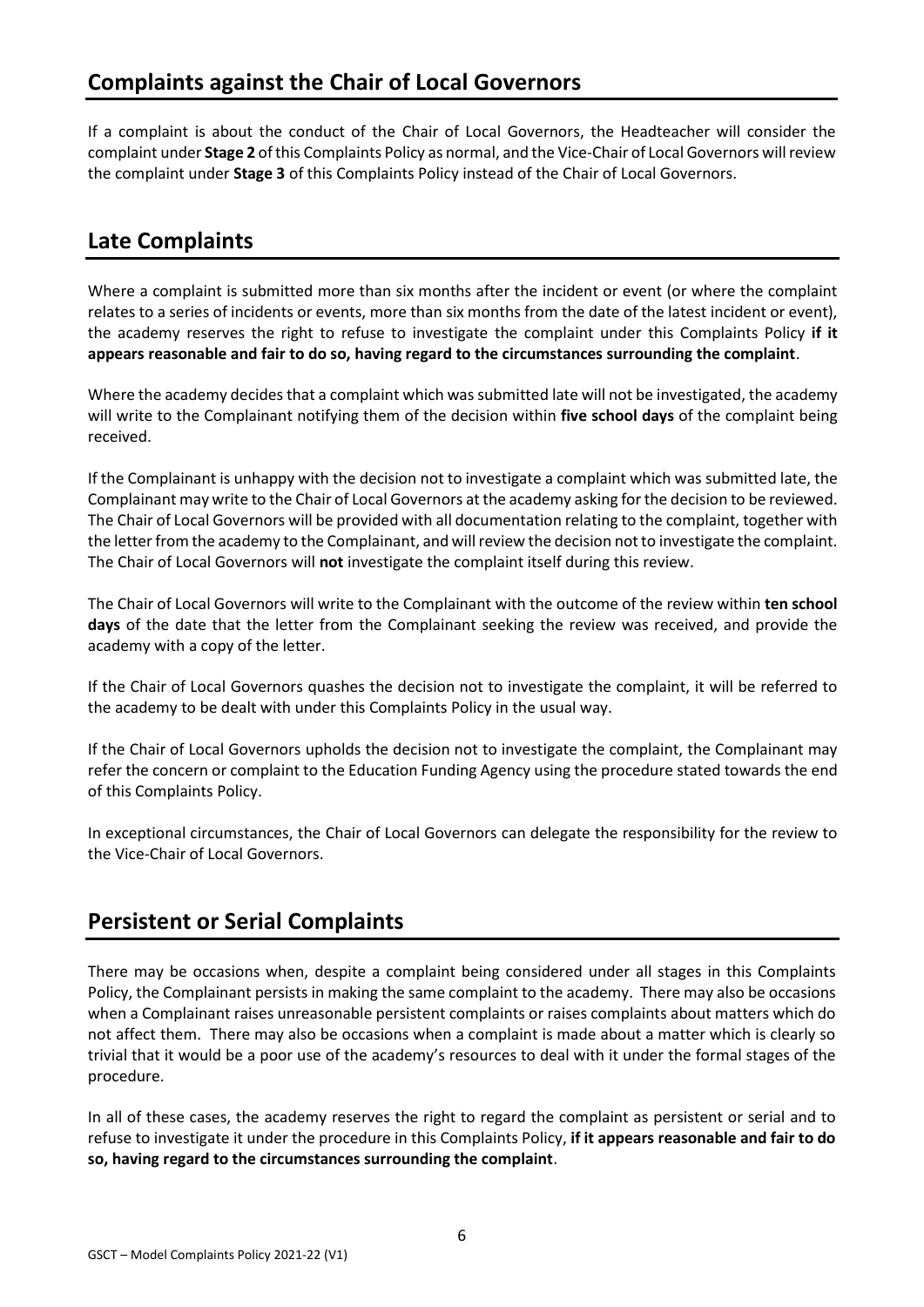Where the academy decides that a complaint is persistent or serial and will not be investigated, the academy will write to the Complainant within **five school days** of the complaint being raised to notify them of the decision.

If the Complainant is unhappy with the decision not to investigate a persistent or serial complaint, they may write to the Chair of Local Governors to ask for the decision to be reviewed. The Chair of Local Governors will be provided with all documentation relating to the current complaint and any previous complaints which were relevant to the decision, together with the letter from the academy to the Complainant, and will review the decision not to investigate the complaint. The Chair of Local Governors will **not** investigate the complaint itself during this review.

The Chair of Local Governors will write to the Complainant with the outcome of the review within **ten school days** of the date that the letter from the Complainant seeking the review was received.

If the Chair of Local Governors overturns the decision not to investigate the concern or complaint, it will be referred to the academy to be dealt with under the procedure in this Complaints Policy in the usual way.

If the Chair of Local Governors upholds the decision not to investigate the concern or complaint, the Complainant may refer the concern or complaint to the Education Funding Agency using the procedure stated towards the end of this Complaints Policy.

In exceptional circumstances, the Chair of Local Governors can delegate the responsibility for the review to the Vice-Chair of Local Governors.

## **Anonymous Complaints**

The academy will not investigate anonymous complaints under the procedure in this Complaints Policy. Anonymous complaints will be referred to the Headteacher who will decide what, if any, action should be taken.

## **Data Protection Act 1998 and Freedom of Information Act 2000**

Complaints sometimes include requests for information or documentation. Such requests will either be a "subject access request" under the Data Protection Act 1998 (where the information requested relates to an identifiable individual) or a request under the Freedom of Information Act 2000 (where the information is general and not related to an identifiable individual).

Subject access requests under the Data Protection Act 1998 must be responded to within forty calendar days, and requests under the Freedom of Information Act 2000 must be responded to within twenty working days, however the academy will aim to provide this information as soon as practicable (where the request is valid and the Complainant is lawfully entitled to the information or documentation) in accordance with the rules of natural justice.

Further details can be found in the academy's GDPR Policy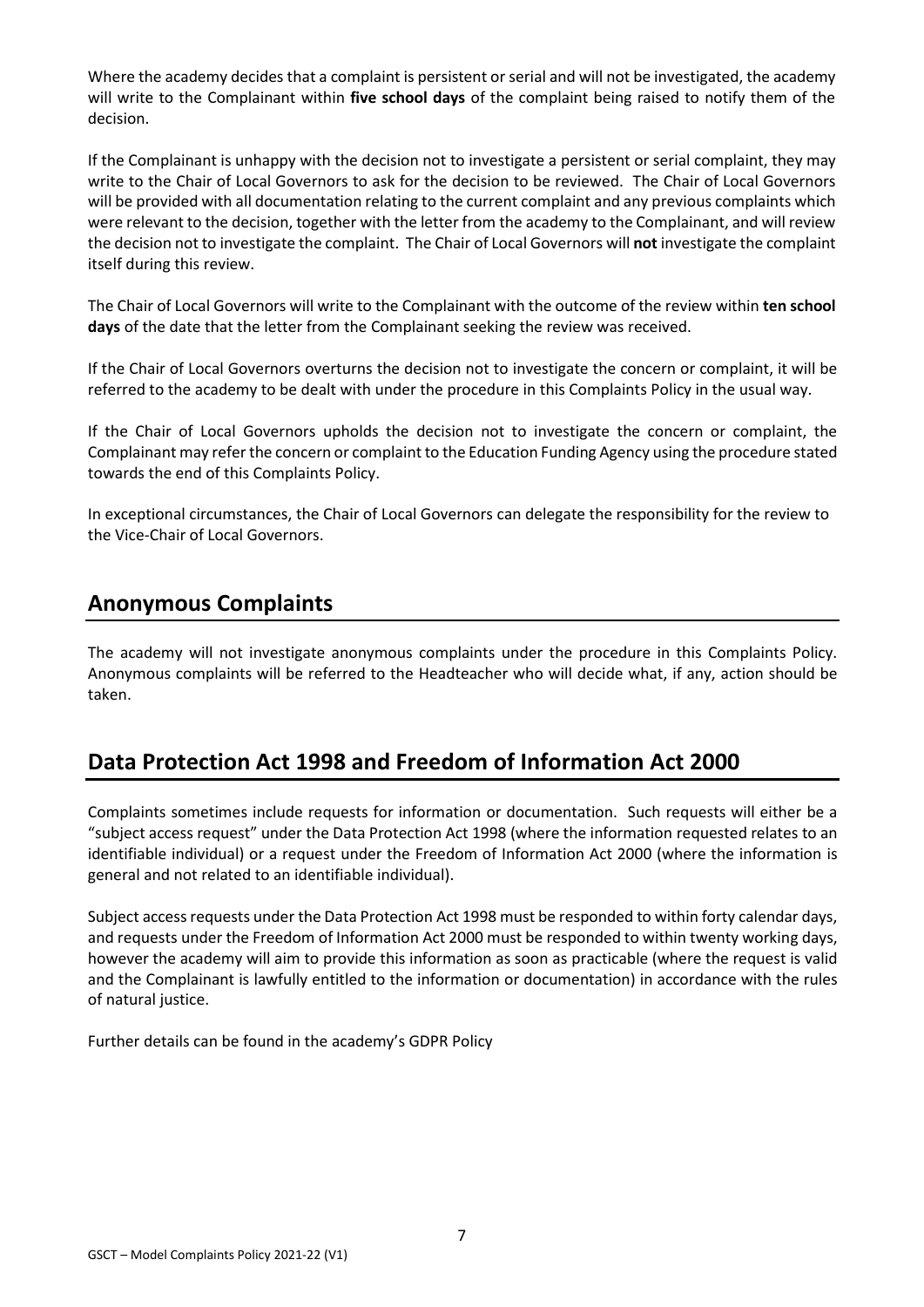## **Resolution Principles**

It is in everyone's interest that concerns, difficulties and complaints are resolved to the satisfaction of all parties at the earliest possible stage. The way in which the concern, difficulty or complaint is dealt with after the matter is first raised by the Complainant can be crucial in determining whether the complaint will escalate. To that end, members of staff will be periodically made aware of the procedure in this Complaints Policy, so that they will know what to do when a concern or difficulty is raised with them.

At each stage of the complaints procedure, the investigator will consider how the complaint may be resolved. In considering how a complaint may be resolved, the investigator will give due regard to the seriousness of the complaint. It **may** be appropriate in order to bring the complaint to a resolution for the investigator to offer:

- An explanation;
- An apology;
- Reassurance that steps have been taken to prevent a recurrence of events which led to the complaint;
- Reassurance that the academy will undertake a review of its policies and procedures in light of the complaint.

None of the above will constitute an admission of negligence or an acceptance of liability on behalf of the academy.

## **Outcome Principles**

Examples of outcomes include:

- There was insufficient evidence to reach a conclusion, so the complaint cannot be upheld;
- The investigation did not substantiate the matters raised, so the complaint cannot be upheld;
- The complaint was substantiated in part or full. A description should be given of the remedial action being taken by the academy as a consequence of the complaint. **Details of any disciplinary action or sanctions to be taken against a member of staff are strictly confidential and cannot be disclosed.**
- The matter has been fully investigated and, as a consequence, further confidential procedures are being pursued. **Details of any disciplinary action or sanctions to be taken against a member of staff are strictly confidential and cannot be disclosed.**

## **Retention of Records**

A full written record will be maintained centrally at the academy of all complaints resolved under Stage 2-4.

Records of complaints will be destroyed when the student to which they relate reaches the age of twenty four years or, in the case of a student with a statement of special educational needs, until the student reaches the age of thirty years.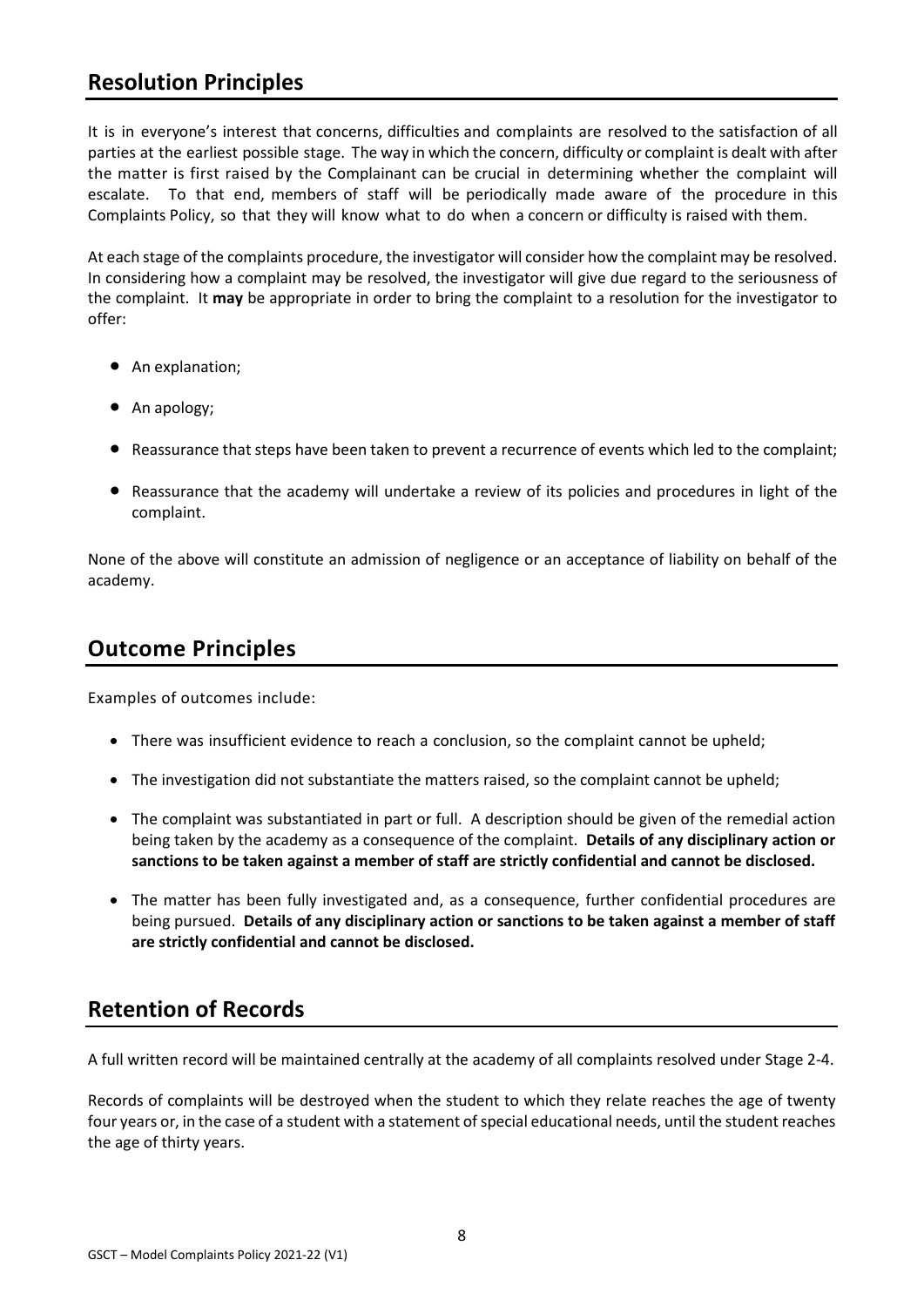## **Confidentiality**

All correspondence, statements and records relating to individual complaints will be kept confidential except where access is requested by the Secretary of State, a school inspector, or under another legal authority.

### **Publication**

This Complaints Policy has been agreed by The Diocese of Westminster Academy Trust Strategic Board and ratified by the Local Governing Body, and will be reviewed annually by the Trust Board. It will be published on the Trust website and also on each school's website and provided to parents/carers and students on request by the academy's office. A copy of this Complaints Policy will be provided to a Complainant when a concern, difficulty or complaint is first raised.

## **Stage 1: Concerns and Difficulties**

#### **1. Concerns:**

The academy expects that most concerns and difficulties, where a parent/carer or student seeks intervention, reconsideration or some other action to be taken, can be resolved informally. Examples might include dissatisfaction about some aspect of teaching or pastoral care, allocation of privileges or responsibilities, a timetable clash, an issue with the academy's systems or equipment, or a billing error.

#### **2. Notification:**

The concern or difficulty should be raised as follows:

- **Education issues**  if the matter relates to the classroom, the curriculum or special educational needs, the Complainant should speak to the Head of Year, Head of Department, Director of Faculty or Deputy Headteacher, as appropriate.
- **Pastoral care**  for concerns relating to matters outside the classroom, the Complainant should speak to the Head of Year, Key Stage Assistant Head, or Deputy Headteacher as appropriate.
- **Disciplinary matters**  a problem over any disciplinary action taken or a sanction imposed should be raised with the member of staff who imposed it in the first instance. If not resolved, the Complainant should speak to the relevant Head of Department, Head of Year, or Deputy Headteacher.
- **Financial and administrative matters**  a query relating to fees, extras or other administrative matters should be raised by the Complainant with the Finance Office or the Business Manager.
- **An issue with a specific member of staff** often, the best way to resolve an issue with a specific member of staff is to raise it with that member of staff directly, so that they are given the opportunity to address and resolve the concern or difficulty before it becomes a formal complaint. If the Complainant feels uncomfortable doing this, however, the issue should be raised with the appropriate Head of Department, Head of Year, Director of Faculty or Deputy Headteacher.

Should a concern or difficulty be raised with a member of staff who feels that they are not the best person to be dealing with it, they will refer it to the Head of Department, Head of Year, Director of Faculty, Deputy Headteacher or other designated member of staff as appropriate.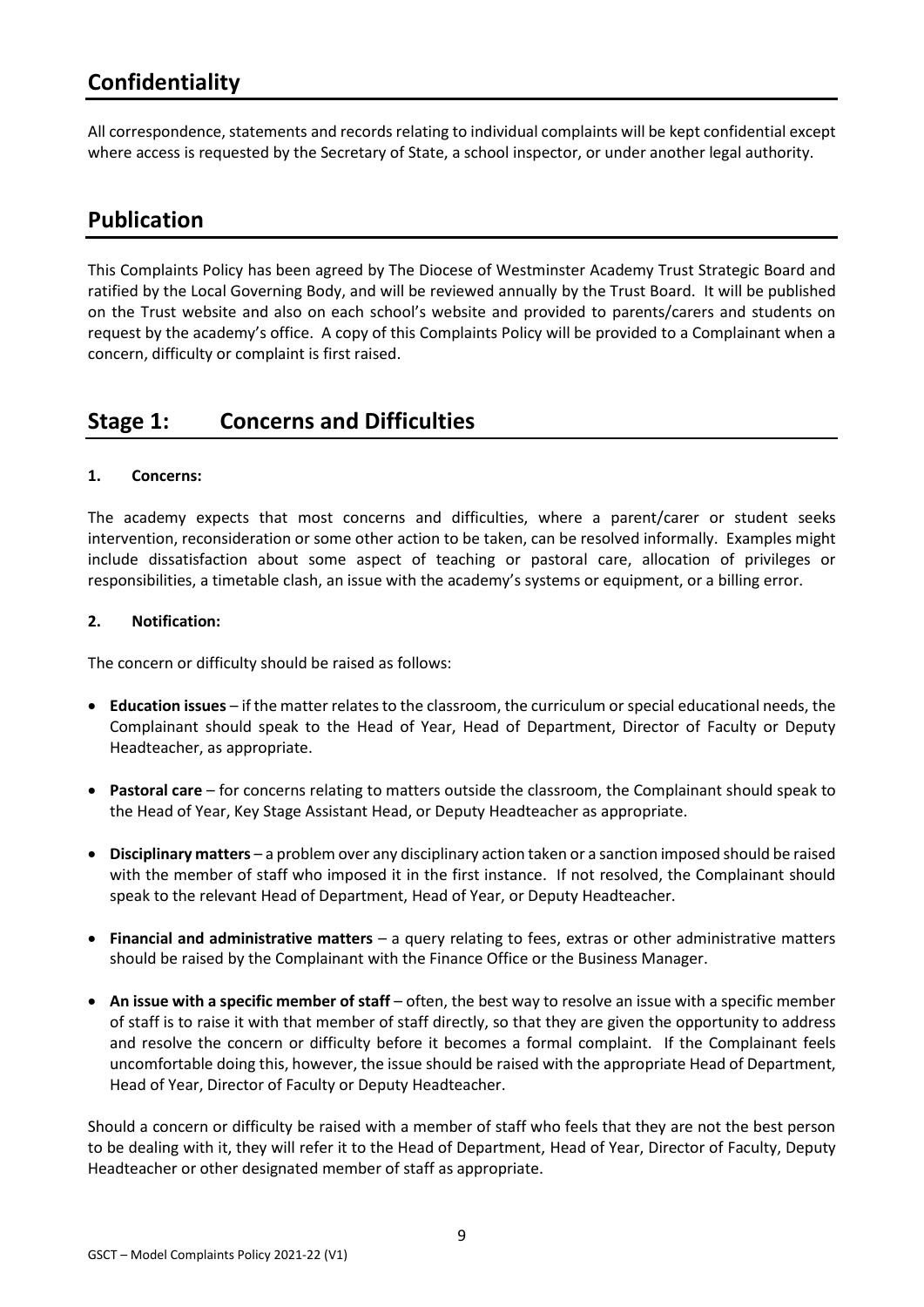If a concern or difficulty is raised with a member of staff who feels that it raises serious issues which should be dealt with as a formal complaint immediately, the member of staff will tell the Complainant that they should put their complaint in writing to the Headteacher under Stage 2 of this Complaints Policy. If the Complainant would prefer to complete a form instead of writing a letter, the Complainant can complete the Complaint Form contained in Appendix 1 of this Complaints Policy to submit their complaint formally.

#### **3. Unresolved Concerns and Difficulties**

The academy will aim to resolve a concern or difficulty within **fifteen school days** of the date that it was raised. Where a concern or difficulty has not been resolved by informal means within this time limit from the date that it was raised, the complainant can submit the matters raised as a formal complaint under Stage 2 of this Complaints Policy.

#### **4. Record of Concerns and Difficulties**

The member of staff dealing with a concern or difficulty will make a written record of the issues raised, the action taken and, if applicable, the resolution reached, which will be retained in a central record. Further information in relation to the retention of records can be found earlier on in this Complaints Policy.

## **Stage 2: Formal Complaint to the Headteacher**

#### **5. Notification**

A concern or difficulty raised under Stage 1 of this Complaints Policy which remains unresolved after **fifteen school days**, or a serious matter which requires formal investigation from the outset, should be set out in writing and sent to the Headteacher at the academy. Should a formal written complaint be received by another member of the academy's staff, they will immediately be passed on to the Headteacher.

The Complainant should clearly set out the matters in dispute, the relevant dates, the full names of the persons involved and what the Complainant believes the academy should do to resolve the complaint. Any documentation relied upon by the Complainant should be attached to the formal complaint.

#### **6. Acknowledgement**

The formal complaint will be acknowledged in writing within **five school days** of receipt. The acknowledgement letter will confirm the date that the formal complaint was received, the action to be taken and the specified time limit.

#### **7. Investigation**

The Headteacher will be provided with the records of the Stage 1 informal procedure (if applicable) within **five school days** of receipt of the formal complaint, and will then proceed to investigate the complaint. This will involve obtaining and considering all documentation held by the academy which is relevant to the complaint. If further information is required from the Complainant, this may be requested from them over the telephone or in writing.

The Headteacher will speak to the persons who were involved in the matters raised by the Complainant. Students will only be spoken to with an independent member of staff present to support them. Where there is an issue about the conduct of a member of staff, that member of staff will be offered the option of having another member of staff present. Other members of staff will be spoken to alone. A written record of the conversation will be made, and the student or member of staff spoken to will be asked to read, sign and date the written record to confirm that it is accurate. In the case of students, the accompanying independent member of staff will also be asked to sign and date the record of the conversation.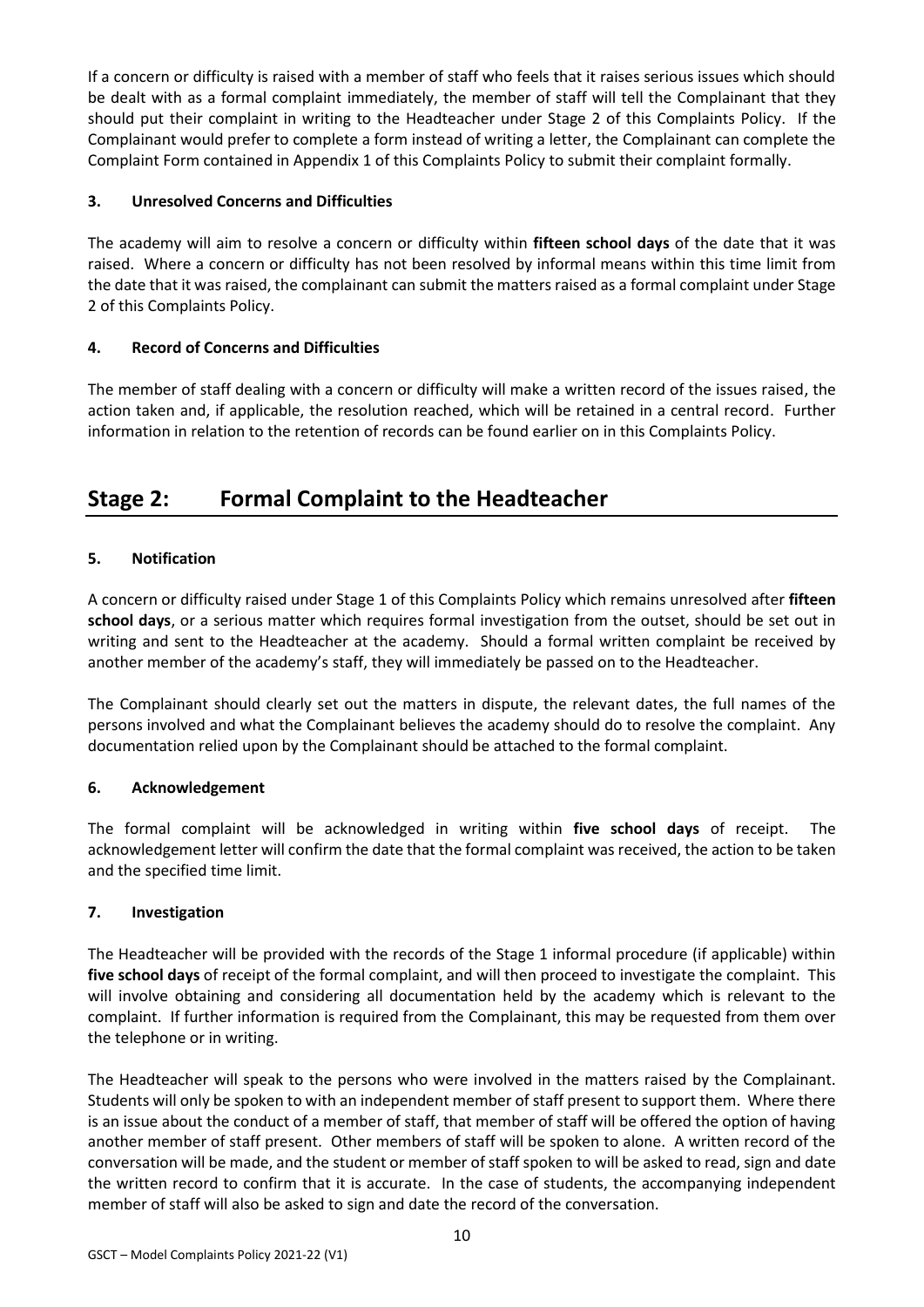If the Headteacher deems it to be appropriate in relation to the matters raised, the Complainant will be offered a meeting to discuss the issues raised. This may take place at the beginning of the investigation to clarify any matters which are unclear, or after the investigation has taken place with the aim of reaching an amicable resolution.

#### **8. Outcome**

The Headteacher will write to the Complainant confirming the outcome of the investigation within **twenty school days** from the date that the complaint was received. The letter will set out the individual matters raised by the Complainant, the findings made by the Headteacher during the course of the investigation, and the conclusion reached.

The letter will inform the Complainant that, if they are unsatisfied with the outcome of the Stage 2 investigation, they should write to the Clerk to the Local Governors within **five school days** of receipt of the letter asking for their complaint and the Stage 2 investigation to be reviewed by the Chair of Local Governors under Stage 3 of this Complaints Policy.

Where the complaint was received during a school holiday or within twenty days from the end of a term or half term, the Headteacher will endeavour to expedite the investigation wherever possible.

#### **9. Delegation**

In appropriate cases, the Headteacher may delegate the complaint to a member of the Senior Leadership Team to deal with in accordance with the procedure outlined above.

## **Stage 3: Review by the Chair of Local Governors**

#### **10. Notification**

If the Complainant is unsatisfied with the outcome of the complaint under Stage2 of this Complaints Policy, the Complainant may write to the Clerk to the Local Governors asking for the complaint to be reviewed by the Chair of Local Governors, within **five school days** of receiving the letter confirming the outcome following Stage 2.

The Complainant should not repeat the matters raised in their original letter or attach documentation already provided, but should clearly set out how and why the Complainant does not accept the findings made under Stage 2.

#### **11. Acknowledgement**

The Complainant's letter will be acknowledged within **five school days** of receipt. The acknowledgement letter will confirm the date that the formal complaint was received, the action to be taken and the specified time limit.

#### **12. Review**

The Chair of Local Governors will be provided with all documentation relating to the complaint **within five school days** of receipt of the letter requesting a review under Stage 3, including the record of the Stage 1 informal procedure (if applicable), the original letter of complaint or Complaint Form, any documentation provided by the Complainant with their complaint, all investigation records under Stage 2, and the letter of outcome under Stage 2.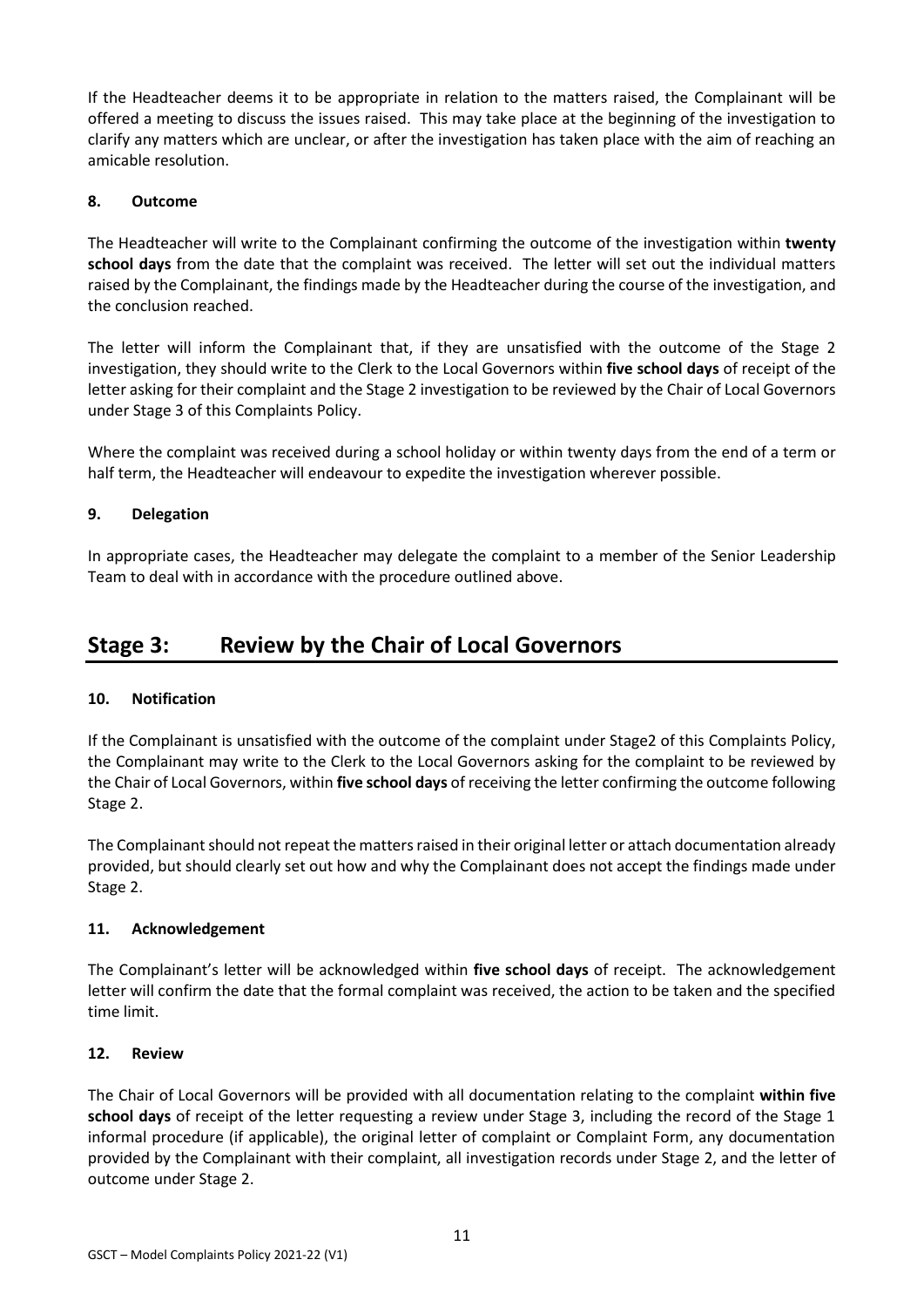The Chair of Local Governors will review all of the documentation received and consider the matters raised in complaint and the investigation carried out under Stage 2. The Chair of Local Governors will only speak to the persons involved in the matters raised to clarify matters which were not confirmed during the Stage 2 investigation, if believed necessary. Where the Chair of Local Governors does speak to a student or a member of staff whose conduct is in issue, they will be accompanied as outlined under Stage 2.

If the Chair of Local Governors deems it to be appropriate in relation to the matters raised, the Complainant will be offered a meeting to discuss the issues raised. If a meeting is deemed appropriate, it will usually take place after the review has been completed with the aim of reaching a mutually acceptable resolution.

#### **13. Outcome**

The Chair of Local Governors will write to the Complainant confirming the outcome of the review within **twenty school days** from the date that the request for a review was received. The letter will set out whether the Chair of Local Governors agrees with the findings and conclusion under Stage 2, and give reasons, as well as responding to any criticisms of the Stage 2 investigation.

The letter will inform the Complainant that, if they are unsatisfied with the outcome of the Stage 3 review, they should write to the Clerk to the Local Governors within **five school days** of receipt of the letter requesting a Complaint Panel Hearing under Stage 4 of this Complaints Policy.

Where the request for a review was received during a school holiday or within twenty days from the end of a term or half term, the Chair of Local Governors will endeavour to expedite the review wherever possible.

#### **14. Delegation**

In appropriate cases, the Chair of Local Governors may delegate the review to the Vice-Chair of Local Governors to deal with in accordance with the procedure outlined above.

## **Stage 4: Complaint Panel Hearing**

#### **15. Notification**

If the Complainant is unsatisfied with the outcome of the review under Stage 3 of this Complaints Policy, the Complainant may write to the Clerk to the Local Governors requesting a Complaint Panel Hearing. The Complainant should write to the Clerk to the Local Governors within **five school days** of receiving the letter confirming the outcome following Stage 3.

The Complainant should not repeat the matters raised in their original letter or attach documentation already provided, but should clearly set out how and why the Complainant does not accept the findings made under Stages 2 and 3.

#### **16. The Complaint Panel**

The Complaint Panel will consist of three persons appointed by or on behalf of the Trust by the Clerk to the Local Governors. None of the three Complaint Panel members will have been involved in the matters which gave rise to the complaint, have been involved in dealing with the complaint previously or have any detailed prior knowledge of the complaint. Two of the Complaint Panel members may (but do not have to) be Governors. **The third Complaint Panel member will be independent of the management and running of the academy, i.e. they will not be a member of staff or a Governor, and will not be linked to the academy in another way, for example as a parent/carer of a student at the academy.**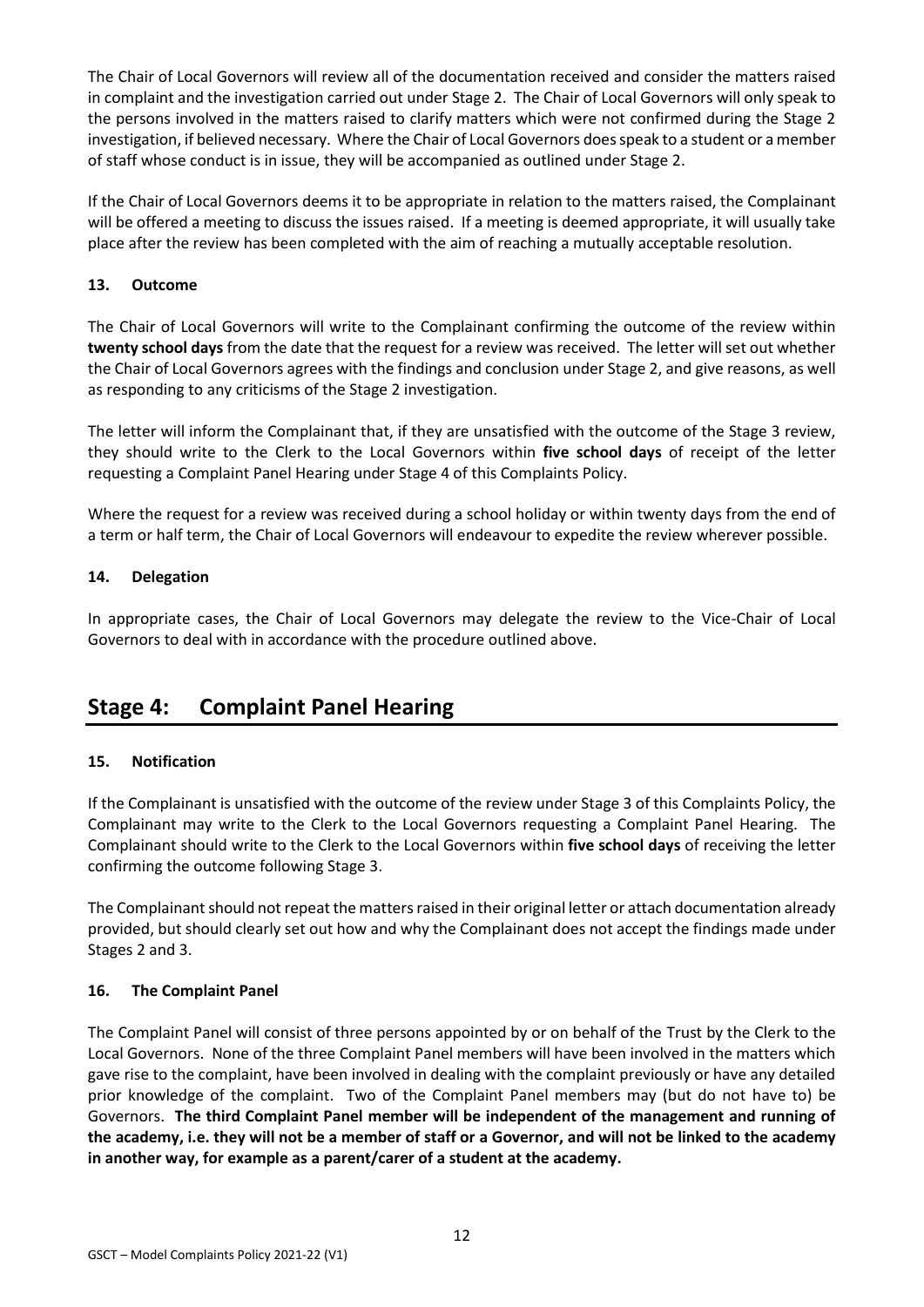The Department for Education has issued guidance in relation to the appointment of the independent Complaint Panel member as follows:

*Whilst we do not wish to be prescriptive about who schools should appoint as an independent person, our general view is that people who have held a position of responsibility and who are used to analysing evidence and putting forward balanced arguments would be suitable. Examples of persons likely to be suitable are serving or retired business people, civil servants, heads or senior members of staff at other schools, people with a legal background and retired members of the police force... Schools will of course have their own views.*

#### **17. Attendance**

The Complainant may attend the Complaint Panel Hearing, and may be accompanied by another person. For the avoidance of doubt, the Complainant's supporter will be present for moral support only and will not play any part in the proceedings, unless invited to do so by the Chair of the Complaint Panel, entirely at his or her discretion and for a good reason. The Complaint Panel Hearing is **not** a legal hearing and it is not appropriate for either the Complainant or the academy to be legally represented.

The academy will be represented at the Complaint Panel Hearing by the person who dealt with the complaint under Stage 3, which will usually be the Chair of Local Governors. This person will be referred to as the "Academy's Representative" for the purposes of Stage 4.

The Complaint Panel Hearing will be minuted by the Clerk to the Complaint Panel, who will usually be the Clerk to the Local Governors.

#### **18. Convening the Complaint Panel Hearing**

After selecting the Complaint Panel members, the Clerk to the Local Governors will write to the Complainant within **five school days** acknowledging receipt of their request and informing them of the names of the Complaint Panel members. If the Complainant objects to any of the named persons being appointed to the Complaint Panel, they should notify the Clerk to the Local Governors within **three school days** of receipt of the letter**.** Fair consideration will be given to any bona fide objection to a particular member of the Complaint Panel.

The Clerk to the Local Governors will liaise with the Complaint Panel, the Complainant and the Academy's Representative to agree a mutually convenient date for the Complaint Panel Hearing, which will usually take place within **twenty school days** of receipt of the Complainant's request, unless there are exceptional circumstances.

The Clerk to the Local Governors will write to the Complainant confirming the date of the Complaint Panel Hearing within **five school days** of the date that the acknowledgement letter was sent (or the date that the new Complaint Panel member was selected, if an objection was received and upheld). If the Complaint Panel Hearing will not take place within **twenty school days** of receipt of the Complainant's request, the letter will set out the exceptional circumstances involved.

#### **19. Documentation**

The Clerk to the Local Governors will forward a copy of all paperwork relating to the complaint (consisting of the record of the Stage 1 informal procedure (if applicable), the original letter of complaint or Complaint Form, any documentation provided by the Complainant with their complaint, all investigation records under Stage 2 with the letter of outcome, all review records under Stage 3 with the letter of outcome, and the Complainant's letter requesting a Complaint Panel Hearing and accompanying documents) to the Complainant, the Academy's Representative and the three Complaint Panel members.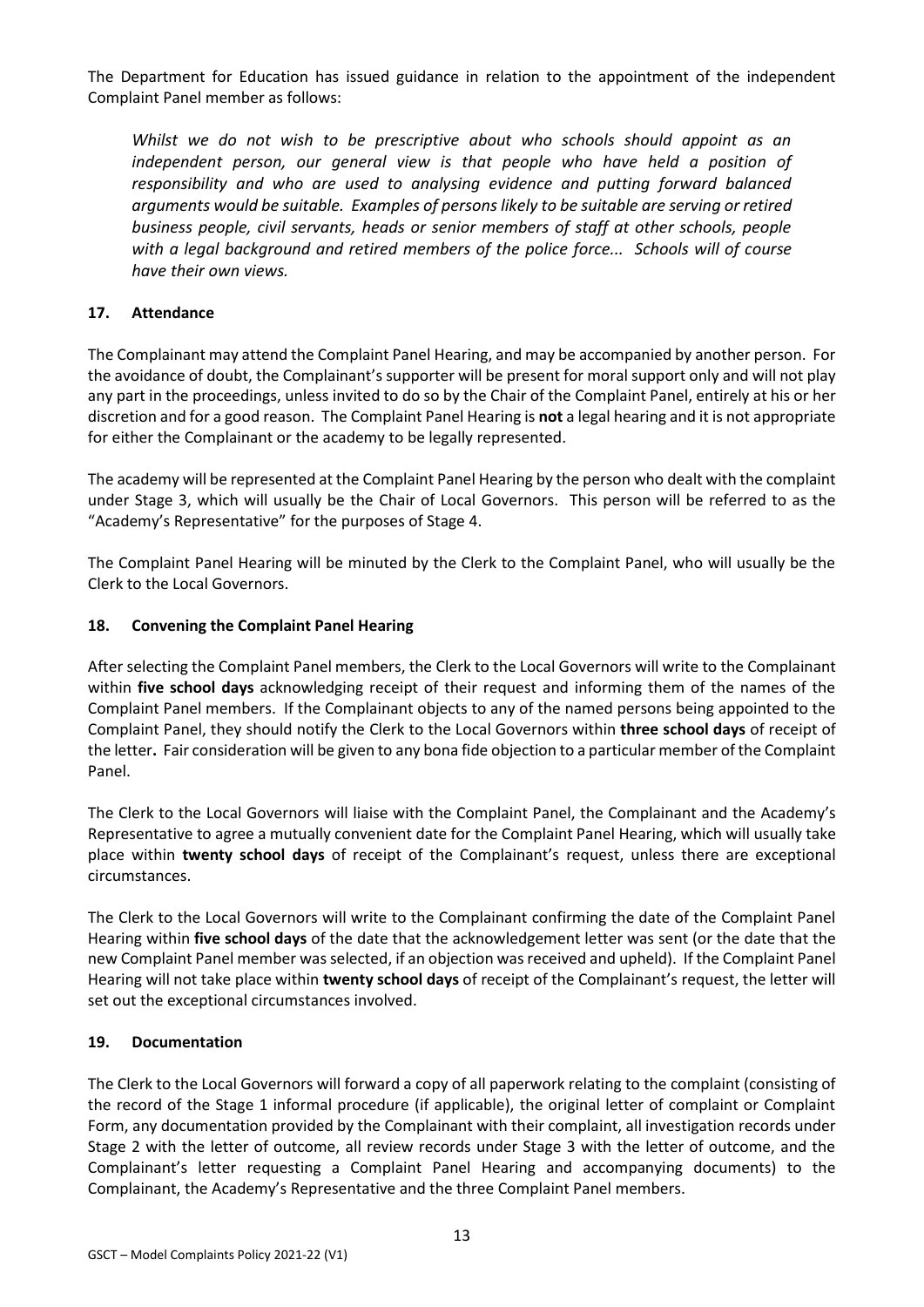The names of individuals other than the Complainant, the Complainant's family, members of the academy's staff and Governors, will be redacted and replaced with a letter relevant to that particular individual (for example "Jane Brown" will be replaced with "A" throughout, "John Jones" will be replaced with B throughout) unless they have provided their written consent for their name to be disclosed.

If the Complainant wishes the Complaint Panel to consider any additional information, they should forward this documentation to the Clerk to the Local Governors to arrive **at least five school days** before the Complaint Panel Hearing, to enable the Clerk to the Local Governors to forward it to the Academy's Representative and the Complaint Panel members.

#### **20. Witnesses**

The Chair of the Complaint Panel will decide, at his or her absolute discretion, which witnesses will be permitted to attend the Complaint Panel Hearing to give a verbal statement rather than relying on a written statement or record of meeting which have been signed by the witness.

If the Complainant wishes to rely on the account of a witness, they should ask the witness to write down, sign and date their account and forward it to the Clerk to the Local Governors **at least five school days** before the Complaint Panel Hearing, to enable the Clerk to the Local Governors to forward it to the Academy's Representative and the Complaint Panel members.

Witnesses under the age of eighteen other than the Complainant's own family will only be allowed to attend the Complaint Panel Hearing at the discretion of the Chair of the Complaint Panel, and then only if they are accompanied by one of their parents or carers. Any written accounts provided by the Complainant relating to witnesses under the age of eighteen must be signed and dated by the witness **and** one of the witness' parents or carers.

Members of staff of the academy involved in the matters which gave rise to the complaint will usually have provided a signed written account or have signed a note of a meeting during the previous stages, which will be forwarded to all parties with the other complaint documentation in the usual way. Members of staff will not usually be required to attend the Complaint Panel Hearing to give a verbal statement unless their conduct is in issue or their account is contentious and the rules of natural justice dictate that the Complainant should be allowed to ask that member of staff questions.

#### **21. Procedure at the Complaint Panel Hearing**

The Complaint Panel Hearing will be conducted as follows:

- The Clerk to the Complaint Panel will greet the Complainant, the Complainant's supporter and the Academy's Representative and welcome them into the room where the Complaint Panel has convened (any witnesses will remain outside of the room until they are called in to give their account);
- The Complainant will be invited by the Complaint Panel to give an account of their complaint;
- The Academy's Representative will be invited to ask the Complainant questions, if any;
- The Complaint Panel will ask the Complainant questions, if any;
- At the discretion of the Chair of the Complaint Panel, the Complainant's first witness will be invited into the room to give an account of what they saw or know;
- The Academy's Representative will be invited to ask the Complainant's witness questions, if any;
- The Complaint Panel will ask the Complainant's witness questions, if any;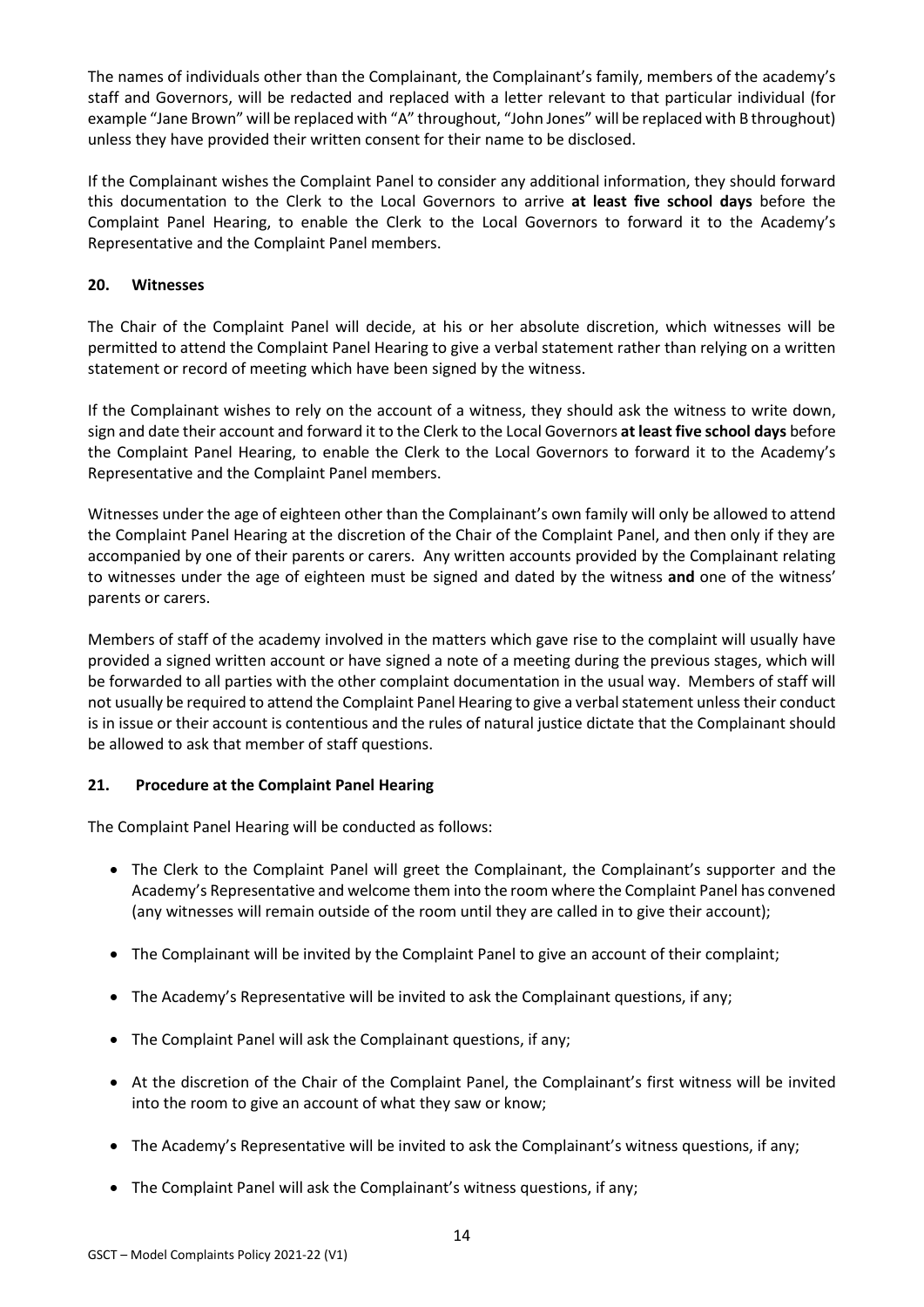- The Complainant's witness will be asked to leave the room;
- If the Complainant has any further relevant witnesses, at the discretion of the Chair of the Complaint Panel, they will be invited into the room individually to provide their accounts and be questioned as outlined above;
- The Academy's Representative will be invited by the Complaint Panel to respond to the complaint and make representations on behalf of the academy;
- The Complainant will be invited to ask the Academy's Representative questions, if any;
- The Complaint Panel will ask the Academy's Representative questions, if any;
- At the discretion of the Chair of the Complaint Panel, the academy's relevant first witness will be invited into the room to give an account or what they saw or know;
- The Complainant will be invited to ask the academy's witness questions, if any;
- The Complaint Panel will ask the academy's witness questions, if any;
- The academy's witness will be asked to leave the room;
- If the academy has any further relevant witnesses, at the discretion of the Chair of the Complaint Panel, they will be invited into the room individually to provide their accounts and be questioned, as outlined above;
- The Complainant will be invited by the Complaint Panel to summarise their complaint;
- The Academy's Representative will be invited by the Complaint Panel to summarise their response to the complaint and the academy's stance;
- The Complaint Panel Hearing will conclude and the Complainant and the Academy's Representative will be asked to leave.

#### **22. The Complaint Panel's Decision**

The Complaint Panel will convene in private, either immediately after the Complaint Panel Hearing or on a subsequent date, and will consider all of the documentation and everything that they have heard at the Complainant Panel Hearing and make:

• **Findings of Fact**

The Complaint Panel will decide which facts are established to be true, on a balance of probabilities (i.e. more likely than not). If a fact is not deemed relevant, the Complaint Panel will not consider it further. The Complaint Panel will make a written record of the facts that have been established, those which have not been established and those which are not relevant, with their reasons for making these findings.

• The letter will identify each of the issues complained about, summarise how the Complaint Panel Hearing **Recommendations**

The Complaint Panel will consider the facts which they have established and will make recommendations based upon them. These recommendations may be aimed at achieving reconciliation between the parties (for example, a written apology), improving procedures or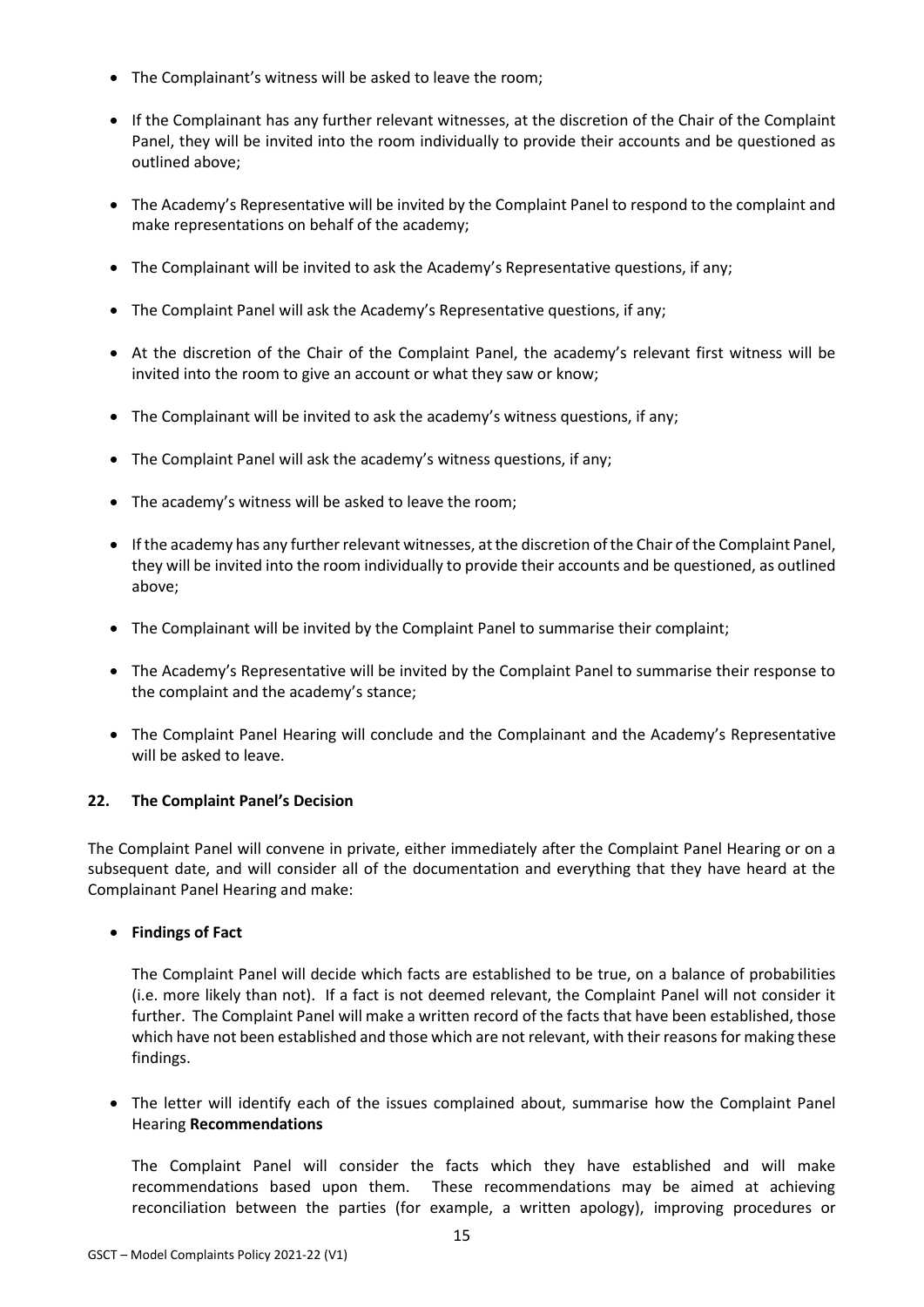preventing a recurrence in the future. The Complaint Panel will keep a written record of their recommendations, with reasons.

#### **23. Notification of the Complaint Panel's Decision**

The Clerk to the Local Governors will write within **ten school days** of the Complaint Panel Hearing to the:

- Complainant;
- the Academy's Representative;
- Any person complained about;

The letter will identify each of the issues complained about, summarise how the Complaint Panel Hearing proceeded, and confirm each of the Complaint Panel's findings of fact and recommendations, if any, with reasons. The letter will also confirm that, if the Complainant believes that this Complaints Policy does not comply with the Regulations, or that the academy has not followed the procedure outlined in this Complaints Policy, the Complainant may refer their complaint to the Education Funding Agency for further consideration.

The Clerk to the Local Governors will also ensure that a copy of the Complaint Panel's findings and recommendations are made available on the academy's premises for inspection by the Trust, the Local Governing Body and the Principal.

#### **24. Factors for the Complaint Panel to Consider**

- It is important that the Complaint Panel Hearing is independent and impartial, and that it is seen to be so. No person may sit on the Complaint Panel if they have had a prior involvement in the matters which gave rise to the complaint, in dealing with the complaint in the previous stages, or have a prior detailed knowledge of the complaint;
- The aim of the Complaint Panel Hearing, which must be held in private, will always be to resolve the complaint and achieve reconciliation between the academy and the Complainant. However, it has to be recognised that the Complainant may not be satisfied with the outcome if the Complaint Panel does not find wholly in their favour. It may only be possible to establish the facts and make recommendations which will satisfy the Complainant that his or her complaint has been taken seriously;
- An effective Complaint Panel will acknowledge that many Complainants feel nervous and inhibited in a formal setting. Parents/carers often feel emotional when discussing an issue that affects their child. The Chair of the Complaint Panel will ensure that the Complaint Panel Hearing is as welcoming as possible, while ensuring that it is procedurally fair to all parties. The layout of the room will set the tone and care is needed to ensure the setting is informal and not substantially adversarial;
- Extra care needs to be taken when the Complainant is a child, or there are child witnesses present. Care should be taken to ensure that the child does not feel intimidated. The Complaint Panel should be aware of the views of the child and give them equal consideration to those of the adults present. Where the child's parent is the Complainant, it would be helpful to give the parent the opportunity to suggest which parts of the hearing, if any, the child should attend, with the Chair retaining discretion;
- The Complaint Panel should ensure that they are familiar with the complaints procedure in advance of the Complaint Panel Hearing.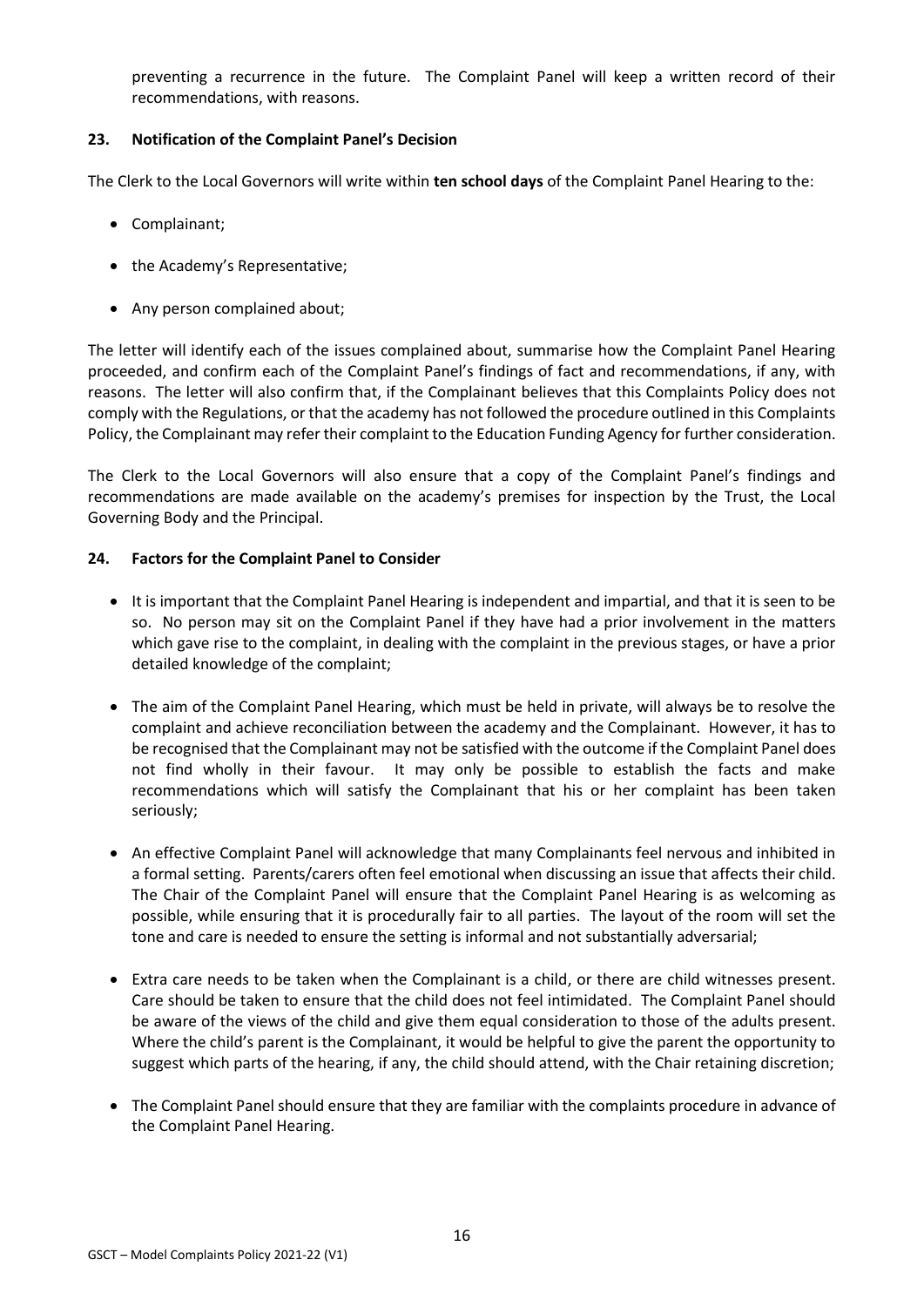The Chair of the Complaint Panel will play a key part at the Complaint Panel Hearing, ensuring that:

- The remit of the Complaint Panel is explained to the parties and each party has the opportunity of making representations without undue interruption;
- All of the issues raised in the complaint are addressed;
- Key findings of fact are made, on a balance of probabilities;
- Each party treats the other with respect and courtesy;
- The Complaint Panel is open minded and acts independently of the academy;
- No member of the Complaint Panel has a vested interest in the outcome of the proceedings;
- Each side is given the opportunity to state their case and ask questions;
- All written material is seen by all parties. If a new issue arises during the course of the Complaint Panel Hearing, it would be useful to give all parties the opportunity to consider and comment on it.

## **Referral to the Education Funding Agency**

Once a complaint has been through all the stages of this Complaints Policy, if the Complainant believes that this Complaints Policy does not comply with the Regulations, or that the academy has not followed the procedure in this Complaints Policy, the Complainant can refer the complaint to the Education Funding Agency for consideration.

The Complainant can find further information about referring a complaint to the Education Funding Agency by pasting this page into an Internet browser:

[http://www.education.gov.uk/schools/leadership/schoolperformance/b00212240/making-complaint](http://www.education.gov.uk/schools/leadership/schoolperformance/b00212240/making-complaint-school/complaints-free-schools-academies)[school/complaints-free-schools-academies](http://www.education.gov.uk/schools/leadership/schoolperformance/b00212240/making-complaint-school/complaints-free-schools-academies)

The Complainant should be aware that the Education Funding Agency will not usually investigate the complaint itself, or interfere with the findings of the Complaint Panel, unless the decision made was manifestly unreasonable.